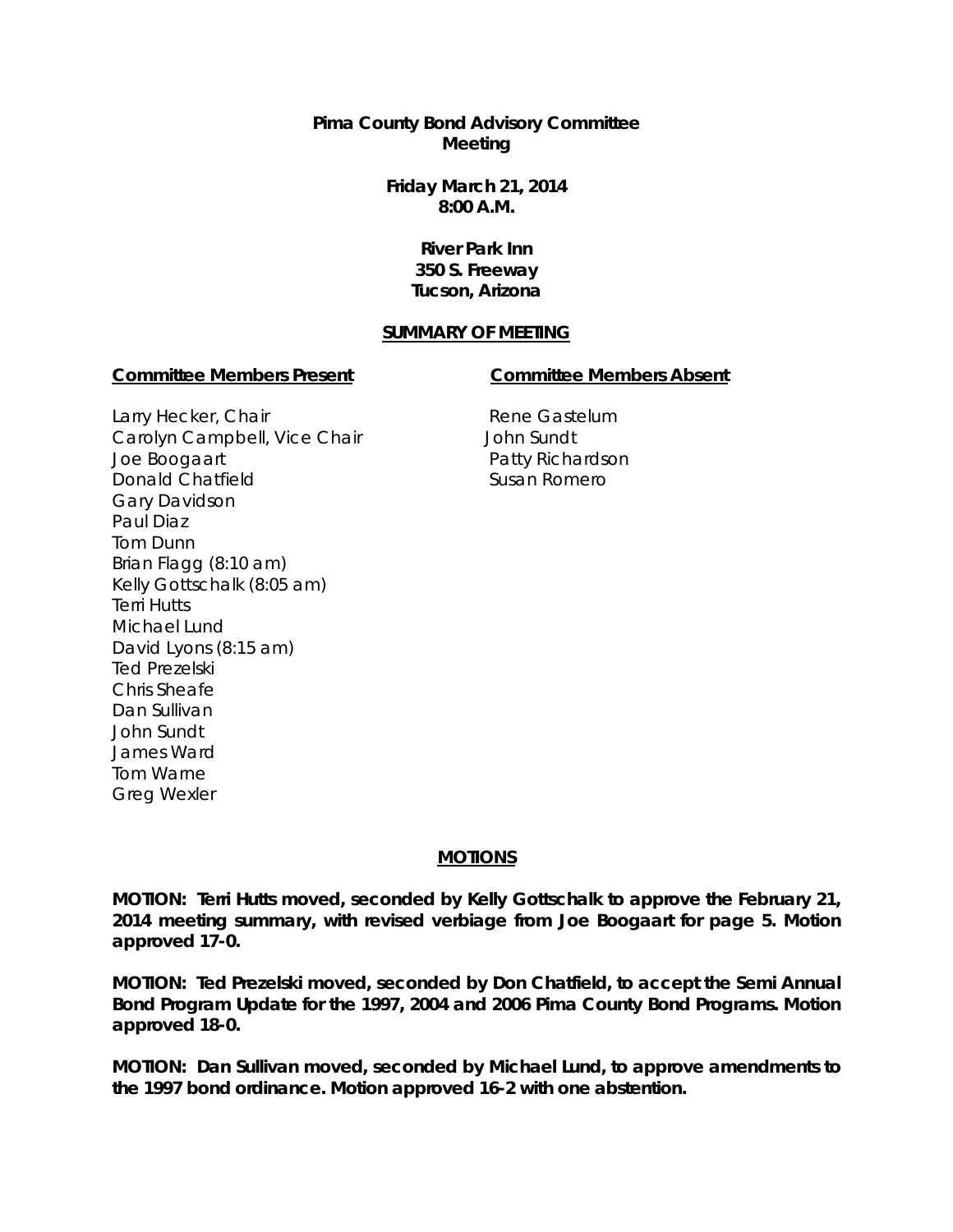**MOTION: Dan Sullivan moved, seconded by Greg Wexler, to approve amendments to the 2004 bond ordinance. Motion approved 19-0.**

**MOTION: Vice-Chair Campbell moved, seconded by Tom Warne, to delete the following projects: Green Valley Performing Arts Facility, Tucson Boys and Girls Chorus Building, Freedom Park Adult Learning Center, and Davis-Monthan Air Force Base Open Space. Motion approved 19-0.**

**MOTION: Gary Davidson moved, seconded by Brian Flagg, to approve the addition of the following meeting dates: May 2, 2014 and May 30, 2014. Motion approved 19-0.**

# **MEETING SUMMARY**

# 1. Welcome

The meeting began at 8:00 a.m. with a quorum. Pima County Supervisor Richard Elias spoke in support of funding for open space acquisitions and the Dunbar School project.

2. Approval of the February 21, 2014 meeting summary

# **MOTION: Terri Hutts moved, seconded by Kelly Gottschalk to approve the February 21, 2014 meeting summary, with revised verbiage from Joe Boogaart for page 5. Motion approved 17-0.**

# 3. Semi-Annual Bond Update for 1997, 2004 and 2006 Bond Programs

Per the County's Truth in Bonding Code, materials were provided to the Committee providing the status of the 1997, 2004 and 2006 bond programs. This included written reports from the City of Tucson, Town of Marana, Town of Sahuarita and Pascua Yaqui Tribe. These materials are also available on the County's website. Nicole Fyffe summarized the materials.

**MOTION: Ted Prezelski moved, seconded by Don Chatfield, to accept the Semi Annual Bond Program Update for the 1997, 2004 and 2006 Pima County Bond Programs. Motion approved 18-0.**

# 4. Recommended Amendments to the 1997 and 2004 Bond Ordinances

Per the County's Truth in Bonding Code, the Committee received a written staff report describing when bond ordinance amendments are necessary, the public review process associated with amending the ordinances, and details concerning the 10 projects that would be impacted by this round of bond ordinance amendments. Nicole Fyffe summarized these at the meeting.

It was clarified that the amendment to SW-3 Tangerine Closure simply extended the time frame for closure of the landfill and the costs associated with closure; that the \$330,000 in general obligation bond funds authorized for P-05 could remain unspent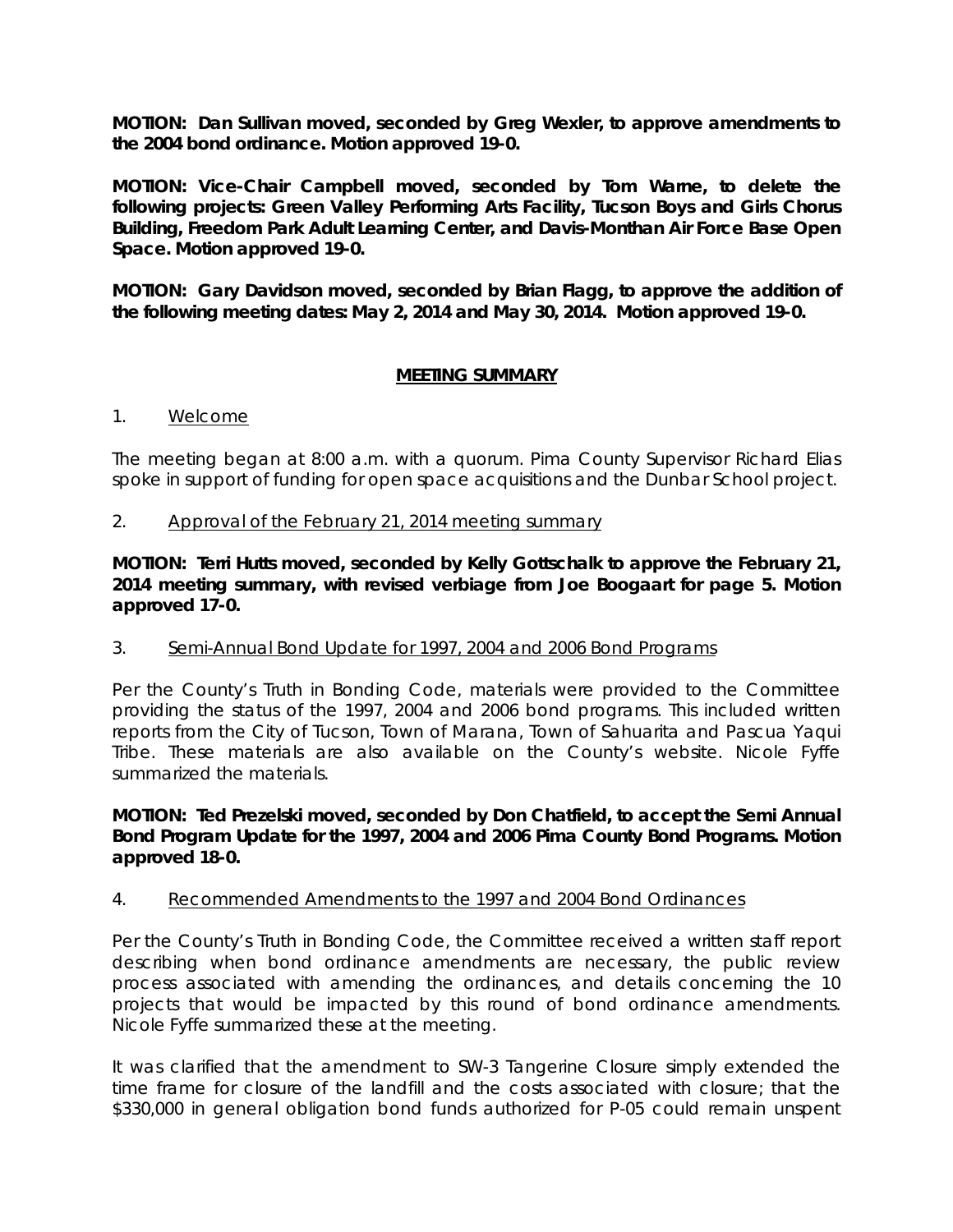indefinitely and the bonds not sold, if the Board so directed; that the P-05 improvements to the Manzanita Pool included a grab bar installed at the steps, tile and resurfacing, and installation of a water feature. Mr. Huckelberry added that he saw this pool project as a much needed reconstruction project that could use remaining bond dollars.

# **MOTION: Dan Sullivan moved, seconded by Michael Lund, to approve amendments to the 1997 bond ordinance. Motion approved 16-2 with one abstention.**

Terri Hutts asked if the \$17,000 remaining in the 2004 Marana Mound Community Site project could be saved and added to the future bond issue. Ms. Fyffe replied that yes it could, but that staff is recommending it instead be transferred to a project currently under construction and in need of additional bond funding, Ft. Lowell Acquisition and San Pedro Chapel.

Vice Chair Campbell asked if the State Trust land at the Marana Mound Site was suitable for exchange for the State Trust land in the Davis-Monthan (DM) Departure Corridors. Ms. Fyffe replied that while it may be possible, it would be more preferable to exchange federal land for the State Trust land near DM so that the land around DM changes to federal ownership.

# **MOTION: Dan Sullivan moved, seconded by Greg Wexler, to approve amendments to the 2004 bond ordinance. Motion approved 19-0.**

# 5. Update on Animal Care 2014 Bond Election

Mr. Huckelberry confirmed that the Board of Supervisors did call for a November 2014 bond election for a new animal care facility. Dan Sullivan asked whether the Supervisor for District 1 had changed her vote since the official vote to support calling the election. Mr. Huckelberry replied that he was not aware of any official action to change the vote.

# 6. Possible 2015 bond election – process for reviewing and/or taking action on proposals

A memorandum was provided for this item. Chairman Hecker and Mr. Huckelberry provided summary. The February meeting was too long. It was propose limiting meetings to 3 hours with presentations limited to new and resubmitted projects at 5 minutes each. Materials will be provided ahead of time and will be archived on the website for the public and the committee, including presentations and recommendations from Mr. Huckelberry. It was also proposed that two additional meetings be added. The current set of meetings will essentially be informational, with actions necessary during the September 2014 to February 2015 time period in order to develop a recommended list of projects for the Board of Supervisors. In addition, the Committee could consider lengthening the implementation term of the bond program to 15 years, which would allow for the total bond program amount to rise to \$700-\$800 million. This would mean the County would probably not go out for another bond election before 10 years.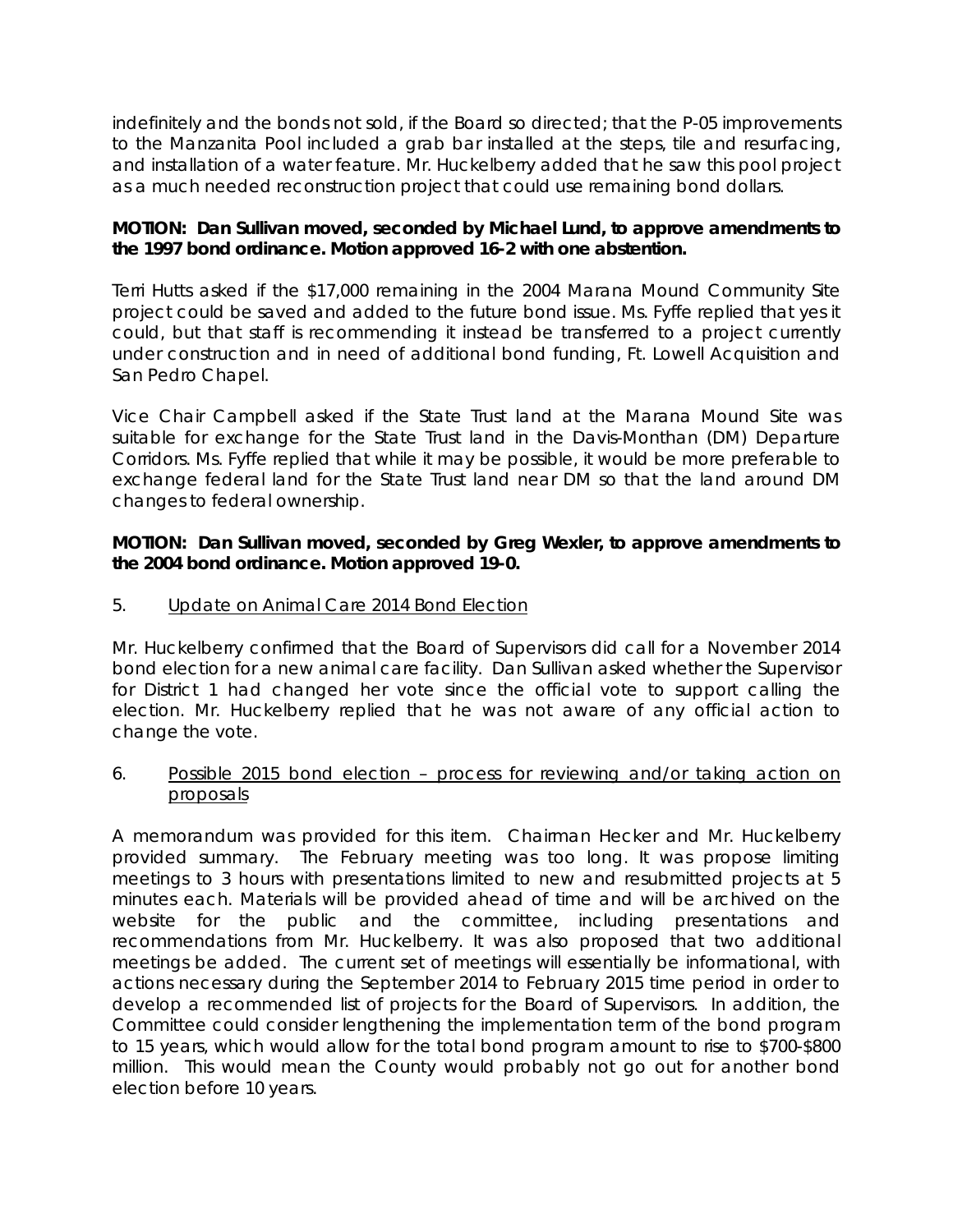It was also recommended that the Committee take action to delete four projects that are no longer needed and/or have been withdrawn by the proponents.

Chairman Hecker commented that the tables of project proposals provided were useful, especially with the addition of the city and town priorities, and asked if all of the proposals were listed on the tables. Mr. Huckelberry responded yes, all the proposals except a few new proposals that may be coming from the Sheriff for substations and jail improvements.

Gary Davidson stated that he favored staying with a 10 year implementation term since that has worked well previously for the County.

Vice-Chair Campbell clarified that her understanding of the action taken by the Committee at the Feb 21 meeting was to move the tentatively approved projects forward and place the others in a holding pattern until the fall.

Tom Warne said that come fall we will need a diagram of the whole program, all the proposals, to see what has been proposed and pay attention to those related to economic development.

Joe Boogaart asked if the table could identify the location of projects proposed by organizations not affiliated with cities, towns or the county, and add priorities for County requested projects.

# 7. Possible 2015 bond election – deletion of projects no longer needed

**MOTION: Vice-Chair Campbell moved, seconded by Tom Warne, to delete the following projects: Green Valley Performing Arts Facility, Tucson Boys and Girls Chorus Building, Freedom Park Adult Learning Center, and Davis-Monthan Air Force Base Open Space. Motion approved 19-0.**

Chris Sheafe stated that we wanted to make sure there is not an impression that some projects have a higher preference than others when all will have to be considered at a later date.

# **MOTION: Gary Davidson moved, seconded by Brian Flagg, to approve the addition of the following meeting dates: May 2, 2014 and May 30, 2014. Motion approved 19-0.**

Kelly Gottschalk stated that she will be unable to make the May 2<sup>nd</sup> date. Ms. Fyffe responded that the City of Tucson's parks and recreation related projects could be scheduled for the April 25 date and requested that others contact staff if similar scheduling accommodations need to be made.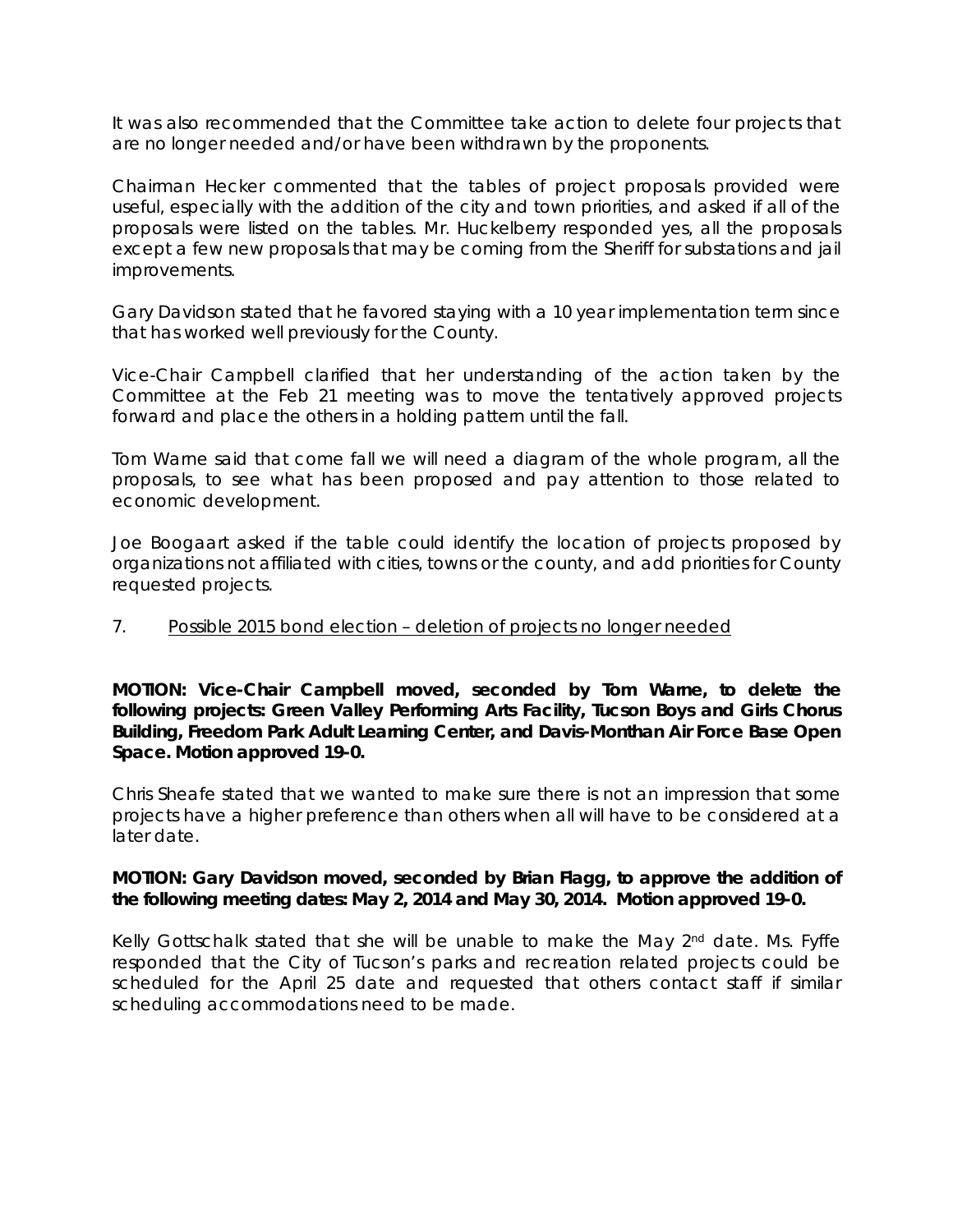# 8. Possible 2015 bond election – Historic, Cultural and Natural Area Conservation **Projects**

#### Historic & Cultural Resource Projects

Mr. Huckelberry stated that the Committee had received his written recommendations concerning the tentatively approved projects in this category and there were no questions from the Committee.

**Mission San Xavier East Tower and Facade Restoration:** Presentation by Barbara Peck and Vern Lampot, Board members for the Patronato Foundation whose mission is to restore and preserve the Mission (presentation posted at [http://webcms.pima.gov/cms/one.aspx?portalId=169&pageId=48344\)](http://webcms.pima.gov/cms/one.aspx?portalId=169&pageId=48344).

They reported raising \$480,000 already with the goal of raising \$2.5 million to match the requested bond funds of \$2.5 million. It was clarified that a separate non-profit parish owns the Mission and has previously dedicated façade preservation easements to the State in return for public funding. Mr. Huckelberry explained the Mission would dedicate an easement to the County in perpetuity in exchange for the bond funding and that it is a National Historic landmark. Funding for the interior would be private funding. Over \$10 million of private funding has been raised in the past. It is difficult to estimate attendance as there is no admission system but it is estimated that the number of attendants is similar to that of the Arizona- Sonora Desert Museum. A tour of the facility will be offered to the Committee members.

**Historic Miracle Mile/Oracle Revitalization Corridor & Sunshine Mile Modernist Corridor Historic Façade Rehab Program:** State Representative Damion Clinco, on behalf of the Tucson Historic Preservation Foundation, presented both these projects (presentations posted at [http://webcms.pima.gov/cms/one.aspx?portalId=169&pageId=48344\)](http://webcms.pima.gov/cms/one.aspx?portalId=169&pageId=48344).

Mr. Huckelberry summarized his concerns about both proposals – costly and complex to administer, not tied to National Historic status buildings, not perpetual easements. Rep. Clinco and the City of Tucson's Jonathan Mabry clarified that the City would be willing to administer the programs; that different cities use easements that differ in length of time; the buildings would be restricted to those that have or are eligible for National Historic status; and the current downtown facade easement program is funded with one time allocation of City general funds, Tohono O'odham grant and private funding, requires 10 year façade easements, and has improved 6 buildings. Tom Warne agreed the easements would have to have longer terms if bond funding was used, and highlighted the 4:1 return on investment, increased sales and property tax revenues. It was clarified that the Ghost Ranch project is completed and that 2004 Affordable Housing County bond funds were used on that project, along with a compilation of other funding. Regarding the Sunshine Mile/Broadway project, there was discussion concerning the planned Regional Transportation Authority (RTA) road widening project for that stretch of Broadway, whether various RTA committees and the citizens committee supported the project. Rep. Clinco stated that Miracle Mile should have its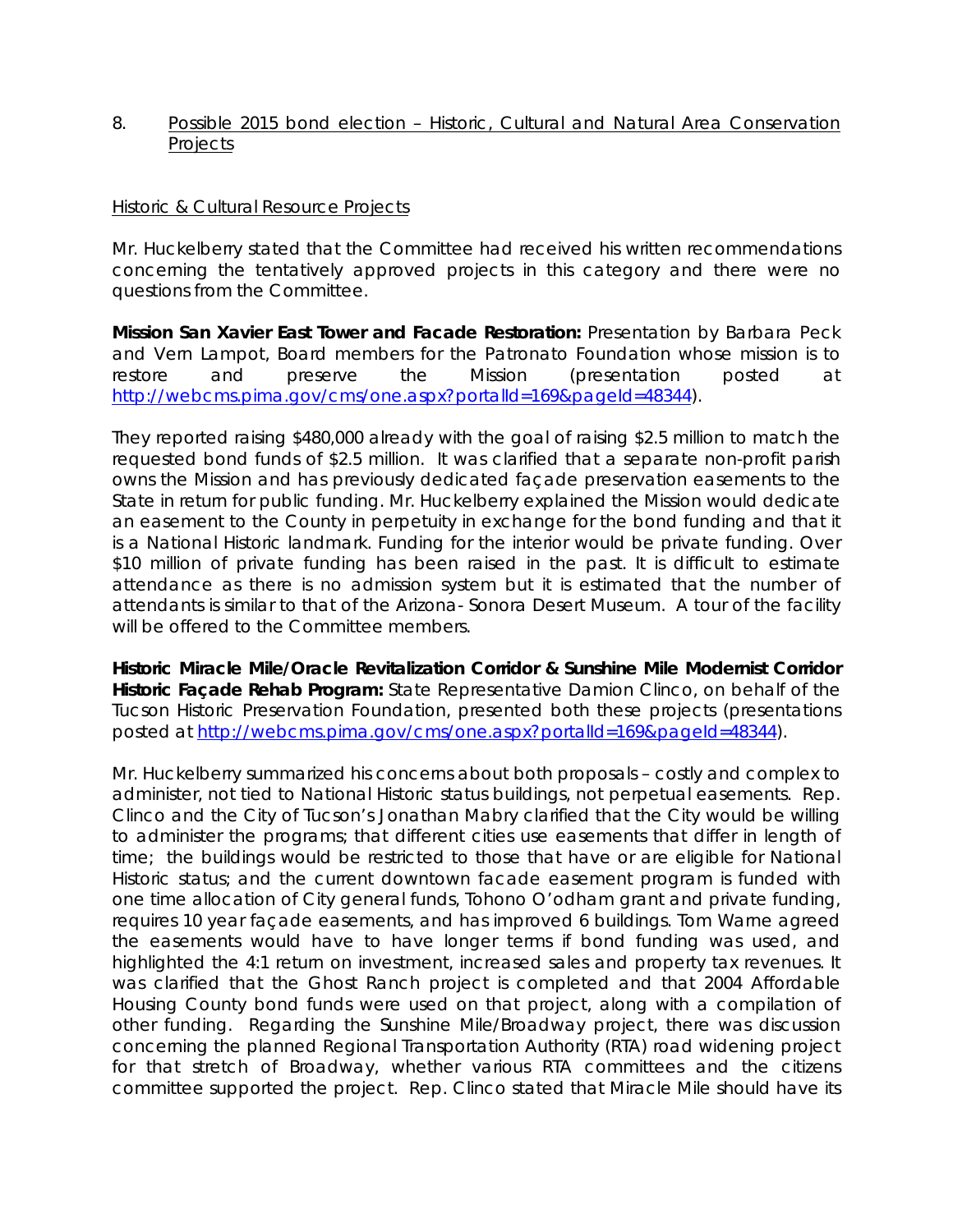National Historic status for the corridor (not individual buildings) by the end of the year, followed by Sunshine Mile.

It was clarified that the Loft project has been withdrawn because they will likely have completed their capital improvements before bond funding is available. Public Comment:

Roxanne Garcia, Co-director for Tucson Farmer's Markets, spoke in support of the Steam Pump Ranch project. Richard Katz, representing the Vail Community Action Board, submitted a comment card in support of the Vail Historic Sites.

#### Natural Area Restoration Projects

Mr. Huckelberry stated that the Committee had received his recommendations concerning the tentatively approved project in this category (Altar Valley Watershed Restoration Project) and there were no questions from the Committee.

**Buffelgrass Mitigation:** Sarah Smallhouse, representing the Southern Arizona Buffelgrass Coordination Center, presented this project. Presentation slide posted at [http://webcms.pima.gov/cms/one.aspx?portalId=169&pageId=48344.](http://webcms.pima.gov/cms/one.aspx?portalId=169&pageId=48344)

The Committee, Ms. Smallhouse, Lindy Brigham, Executive Director, and Mr. Huckelberry discussed concerns that this project did not fit the typical definition of a capital improvement project. Mr. Huckelberry stated that he would ask the County Attorney's office for direction and continue to work with the Center to see if a bond project could be better developed. It was clarified that initially these bond funds would be used to remove buffelgrass on County-owned lands, but that other public lands may be eligible also for treatment. It was suggested that this could be a jobs program if heavy in labor. It was also suggested that the ongoing effort be funded by a county-wide tax levy for fire protection.

#### Public Comment:

Marcus Jernigan and Marilyn Hansan spoke in support of the buffelgrass mitigation proposal.

# Floodprone and Open Space Land Acquisitions

Mr. Huckelberry stated that the Committee had received his recommendations concerning the tentatively approved projects in this category.

# Public Comment:

Chris McVie, Chair of the Board for the Coalition for Sonoran Desert Protection, spoke in support of bond funding for Community Open Space and Habitat Protection Priorities. Reverend Kirk Reed, James Ojeda, Ray Emrick and Jan Johnson (Vice-Chair of the County's Conservation Acquisition Commission) spoke in support as well.

Pat King and Mary Miller, representing the Altar Valley Conservation Alliance, spoke in support of the Altar Valley Watershed Restoration Project.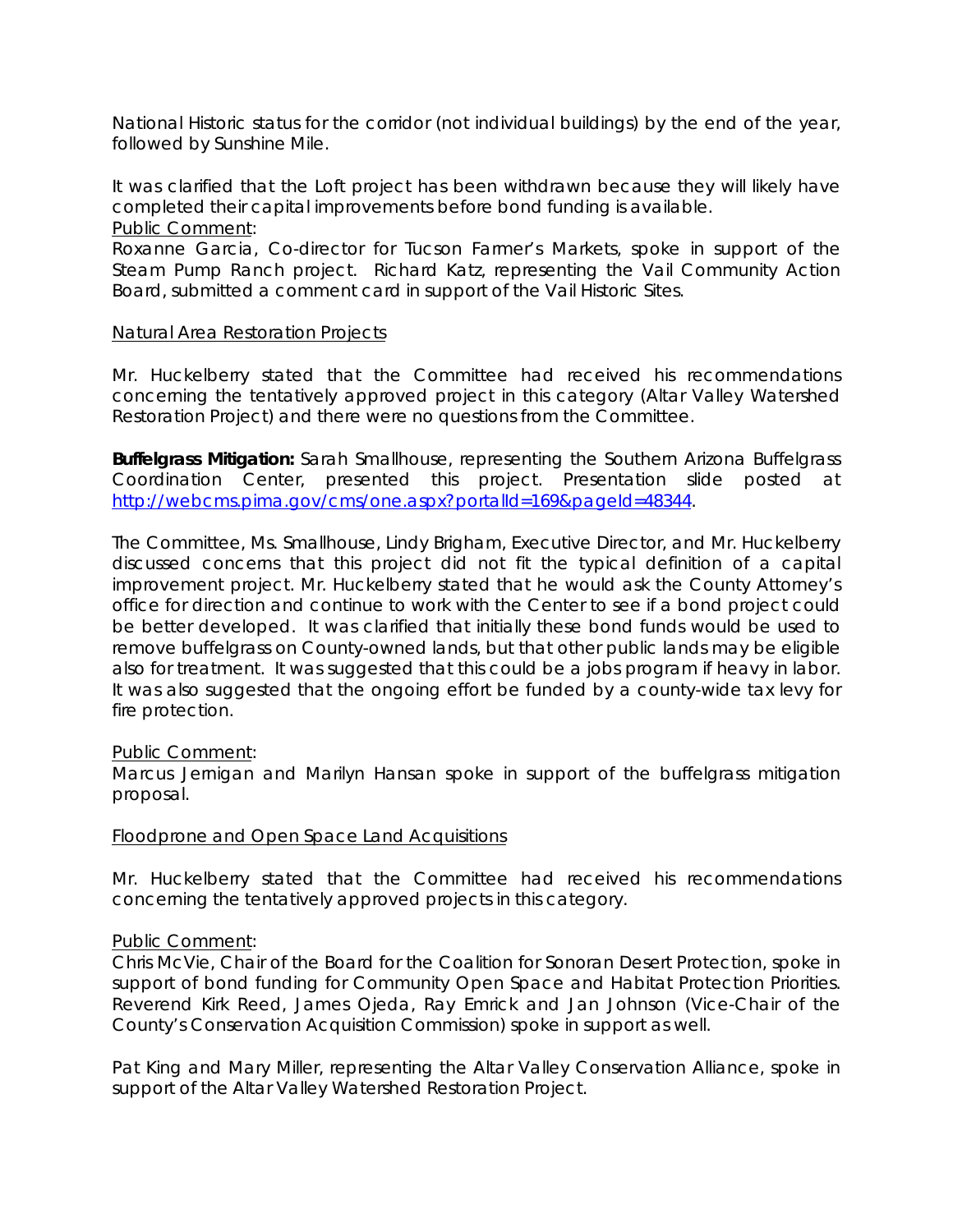Mr. Huckelberry stated that the Tucson Wildlife Center had successfully raised its own capital funding for its improvements and therefore it will be taken off the list. The Flood Control District can pursue acquisition of the flood prone portion of the property independent from the bond program.

# 9. Next Meeting

April 25 at Hotel Tucson City Center, 475 N. Granada Avenue. This would be the first of two meetings for the Committee to review Parks and Recreation related proposals for a future bond election.

# 10. Meeting Adjourned

Meeting adjourned at 10:25 a.m.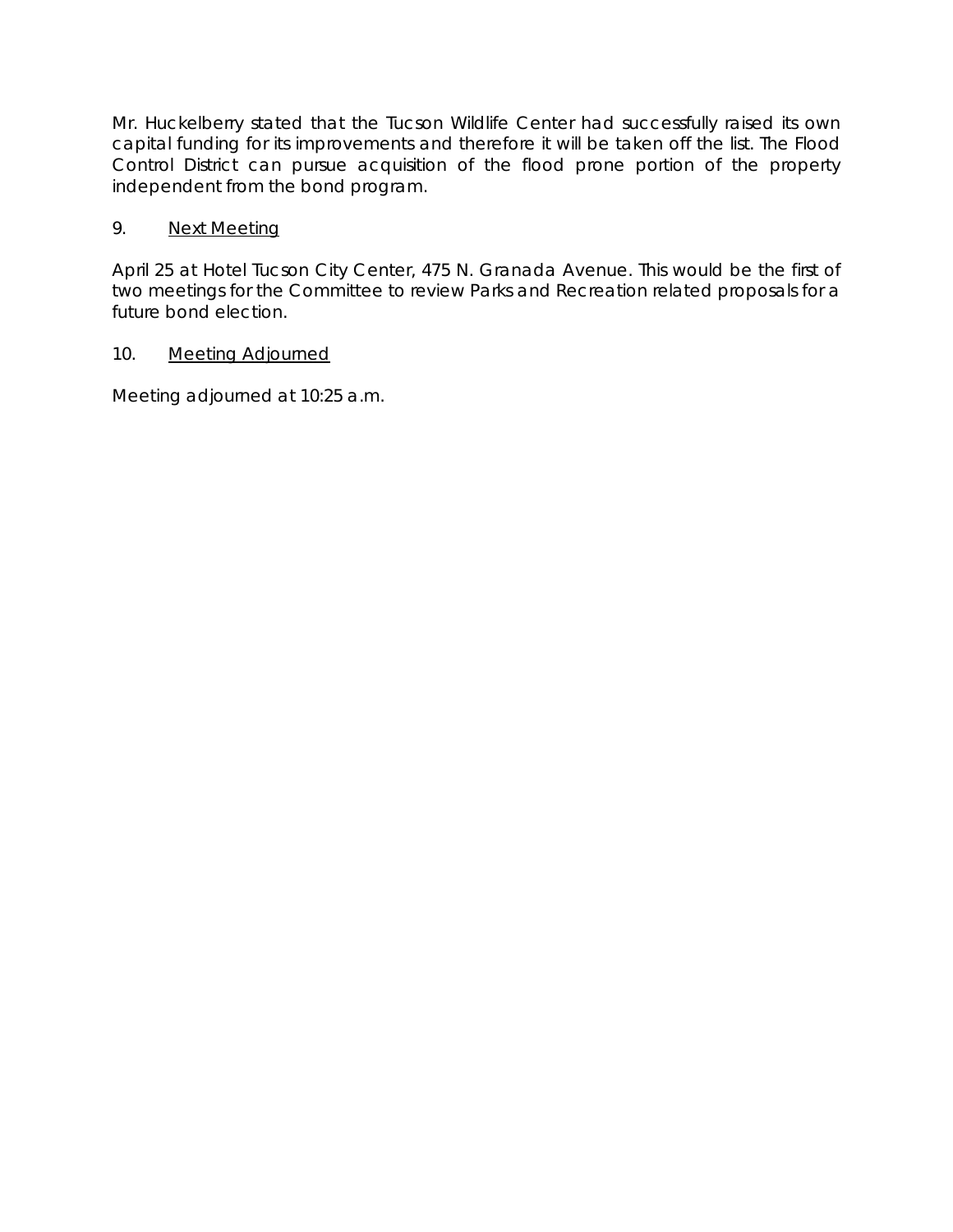| <b>SPEAKER CARD</b>                                                                                                                                                                                                                                                                                                                                                                                                                                                                                                                                                                                                               | <b>SPEAKER CARD</b>                                                                                                                                                                                                                                                                                                                                                                                                                                                                                                                                                                                                            |
|-----------------------------------------------------------------------------------------------------------------------------------------------------------------------------------------------------------------------------------------------------------------------------------------------------------------------------------------------------------------------------------------------------------------------------------------------------------------------------------------------------------------------------------------------------------------------------------------------------------------------------------|--------------------------------------------------------------------------------------------------------------------------------------------------------------------------------------------------------------------------------------------------------------------------------------------------------------------------------------------------------------------------------------------------------------------------------------------------------------------------------------------------------------------------------------------------------------------------------------------------------------------------------|
| If you would like to address the Committee on any agenda item,<br>please fill out the following and give to the Chairman.<br>I do wish to speak<br>$\overline{\mathsf{x}}$<br>I do not wish to speak but submit the following comments:<br>(Circle One) OPPOSED SUPPORT UNDECIDED<br>AGENDA ITEM NO.: 0<br><b>AGENDA ITEM DESCRIPTION:</b><br>Community open Space<br>(Please Print)<br>NAME Cesar Aguirre<br>ADDRESS 407E. 26 <sup>th</sup> St. Apt. 4<br>$CITY$ $TUCSOM$ $STATE \underline{AZ}$ $ZIP \underline{Z5713}$<br>TELEPHONE NUMBER (520) $878 - 3044$<br>COMMENTS Preserve open space<br>Funding & Habitat protection. | If you would like to address the Committee on any agenda item<br>please fill out the following and give to the Chairman.<br>I do wish to speak<br>I do not wish to speak but submit the following comments:<br>(Circle One) OPPOSED/SUPPORT/UNDECIDED<br>AGENDA ITEM NO.: HP109<br><b>AGENDA ITEM DESCRIPTION:</b><br>Vail Area Historic Ailes<br>(Please Print)<br>NAME Whate MaierHouser<br>ADDRESS 16721 E. GLD SCarli rtt GRATC<br>$CITY$ $V_{QU}$ STATE $\pi z$ ZIP $8564l$<br>TELEPHONE NUMBER (520)647-7275<br>COMMENTS PLEASE RECOMMENTS #1P109-<br>The Vair Post office is one History -<br>WE DON'T WANT TO SOSC IT. |
| Page 1                                                                                                                                                                                                                                                                                                                                                                                                                                                                                                                                                                                                                            | Page 1                                                                                                                                                                                                                                                                                                                                                                                                                                                                                                                                                                                                                         |
| <b>SPEAKER CARD</b>                                                                                                                                                                                                                                                                                                                                                                                                                                                                                                                                                                                                               | <b>SPEAKER CARD</b>                                                                                                                                                                                                                                                                                                                                                                                                                                                                                                                                                                                                            |
| If you would like to address the Committee on any agenda item,<br>please fill out the following and give to the Chairman.<br>I do wish to speak<br>I do not wish to speak but submit the following comments:<br>(Circle One) OPPOSED/SUPPORT/UNDECIDED<br>AGENDA ITEM NO.: 8<br><b>AGENDA ITEM DESCRIPTION:</b><br>(Please Print)<br>NAME CLARA DUPAIK<br>ADDRESS 5256 S. Camino Dela Tiena<br>CITY $ UCSM$ STATE $A$ 2 ZIP 85246<br>TELEPHONE NUMBER $909.7309$<br>COMMENTS Presence                                                                                                                                             | If you would like to address the Committee on any agenda item,<br>please fill out the following and give to the Chairman.<br>I do wish to speak<br>1 do not wish to speak but submit the following comments:<br>(Circle One) OPPOSED/SUPPORT/UNDECIDED<br>AGENDA ITEM NO.: 8<br><b>AGENDA ITEM DESCRIPTION:</b><br>Community OPEN SIRE<br>(Please Print)<br>NAME Levin Carney<br>ADDRESS 3200 P. Los Acros<br>CITY TSA STATE 12 ZIP 85705<br>TELEPHONE NUMBER 204-2005<br>COMMENTS PRESERVE                                                                                                                                    |
| Ipen Exace Funding                                                                                                                                                                                                                                                                                                                                                                                                                                                                                                                                                                                                                | DREN SPACE FURATIAL                                                                                                                                                                                                                                                                                                                                                                                                                                                                                                                                                                                                            |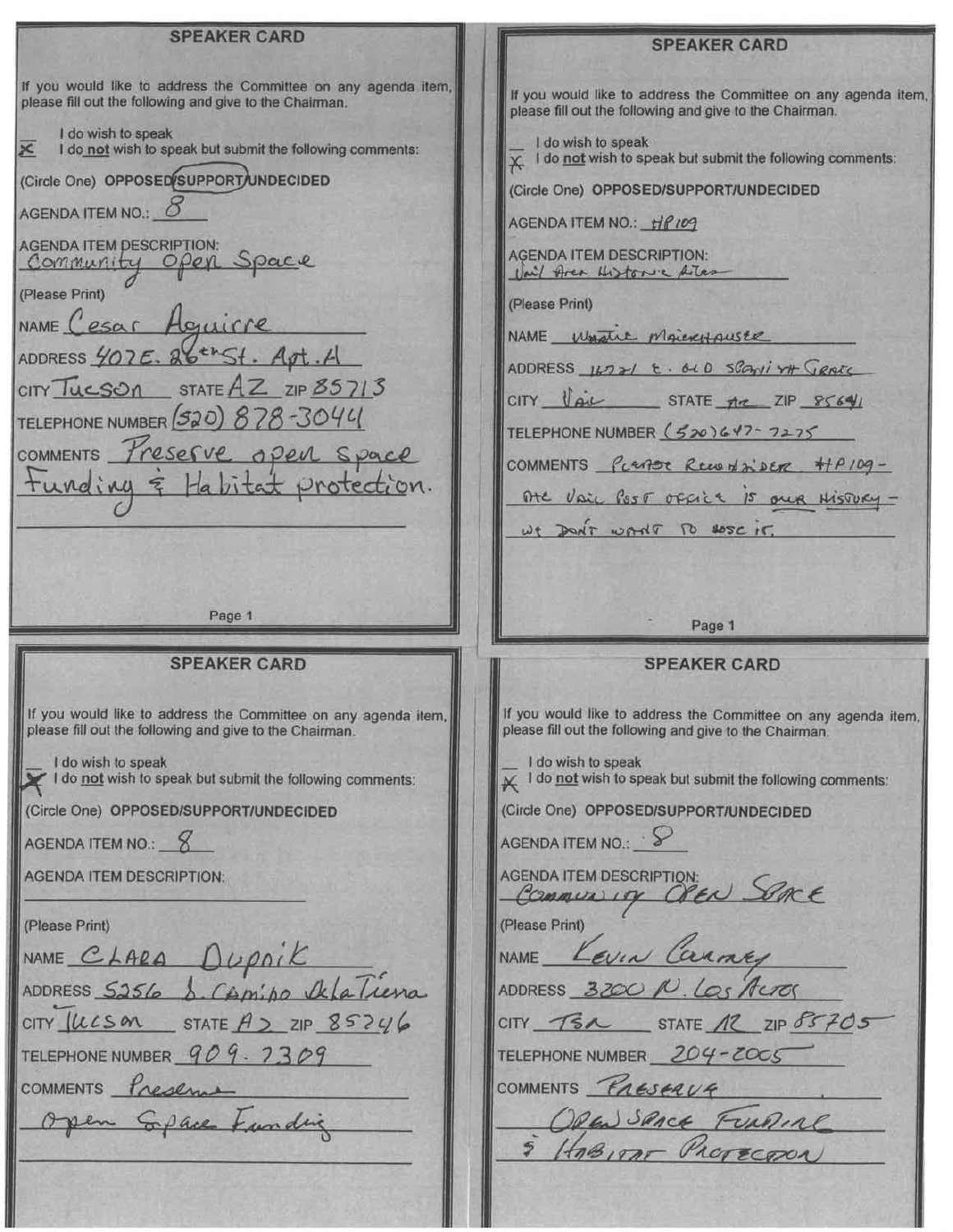**SPEAKER CARD SPEAKER CARD** If you would like to address the Committee on any agenda item, If you would like to address the Committee on any agenda item, please fill out the following and give to the Chairman. please fill out the following and give to the Chairman. **Tdo wish to speak** I do wish to speak I do not wish to speak but submit the following comments:  $\overline{\times}$  I do not wish to speak but submit the following comments: (Circle One) OPPOSED/SUPPORT/UNDECIDED (Circle One) OPPOSED/SUPPORT/UNDECIDED AGENDA ITEM NO.: 3 AGENDA ITEM NO.: 8 AGENDA ITEM DESCRIPTION:<br>PESSI BLE 2015 BOND ELECTION PLANNING AGENDA ITEM DESCRIPTION: SPACE (Please Print) (Please Print) NAME PETER CHESSON NAME PATRICK V. ALVAREZ ADDRESS 3811 N. CAHINO DE OESTE ADDRESS 2235 E, PINON PR CITY TUCSON STATE AZ ZIP 85745  $CITYTUCS_{\delta}W$  STATE  $ACZIP$   $55706$ TELEPHONE NUMBER 743-7223 **TELEPHONE NUMBER** COMMENTS REPRESENTING THE COMMENTS PRESERVE OPEN SPACE funding TUCSON MOUNTAINS ASSOCATION. WE STRONGLY SUPPERT THE RECOMMENDATION OF THE CAC FOR \$285,000,000 FOR OPEN SPACE, HABITAT PROTECTION, ETC Page 1 SEE OUR LETTER Page 1 you would like to address the Committee on any agenda item, If you would like to address the Committee on any agenda item, lease fill out the following and give to the Chairman. please fill out the following and give to the Chairman. I do wish to speak I do wish to speak I do not wish to speak but submit the following comments: I do not wish to speak but submit the following comments: Circle One) OPPOSED/SUPPORT/UNDECIDED (Circle One) OPPOSED/SUPPORT/UNDECIDED GENDA ITEM NO.: A **AGENDA ITEM NO.:** PLANNING CENDA ITEM DESCRIPTION: PLANWING AGENDA ITEM DESCRIPTION: All items pertaining to preserving + expanding Please Print) (Please Print) AME ROY EMRICK NAME JULIE ROGERS DDRESS 2220 N NORTON AVE ADDRESS 9072 E. IGO PLACE ITY TUCSON STATE AZ ZIP 85 79 CITY TUCSON STATE AZ ZIP 85710 ELEPHONE NUMBER 520 326 7887 TELEPHONE NUMBER 520 - 721 - 3465 COMMENTS Support of more open space; OMMENTS I JUPPORT LAND 3) preservation of nothiral areas /habitat/ ACQUISITION FOR HARITAT

PROTECTION PRIORITIES E

A SSOCIATED LANDS

Wildlife corridors; 3) buffelgrass evadication. the third is tremendously crucial for preserving our Senaran Desert progrademe from destruction by fire.